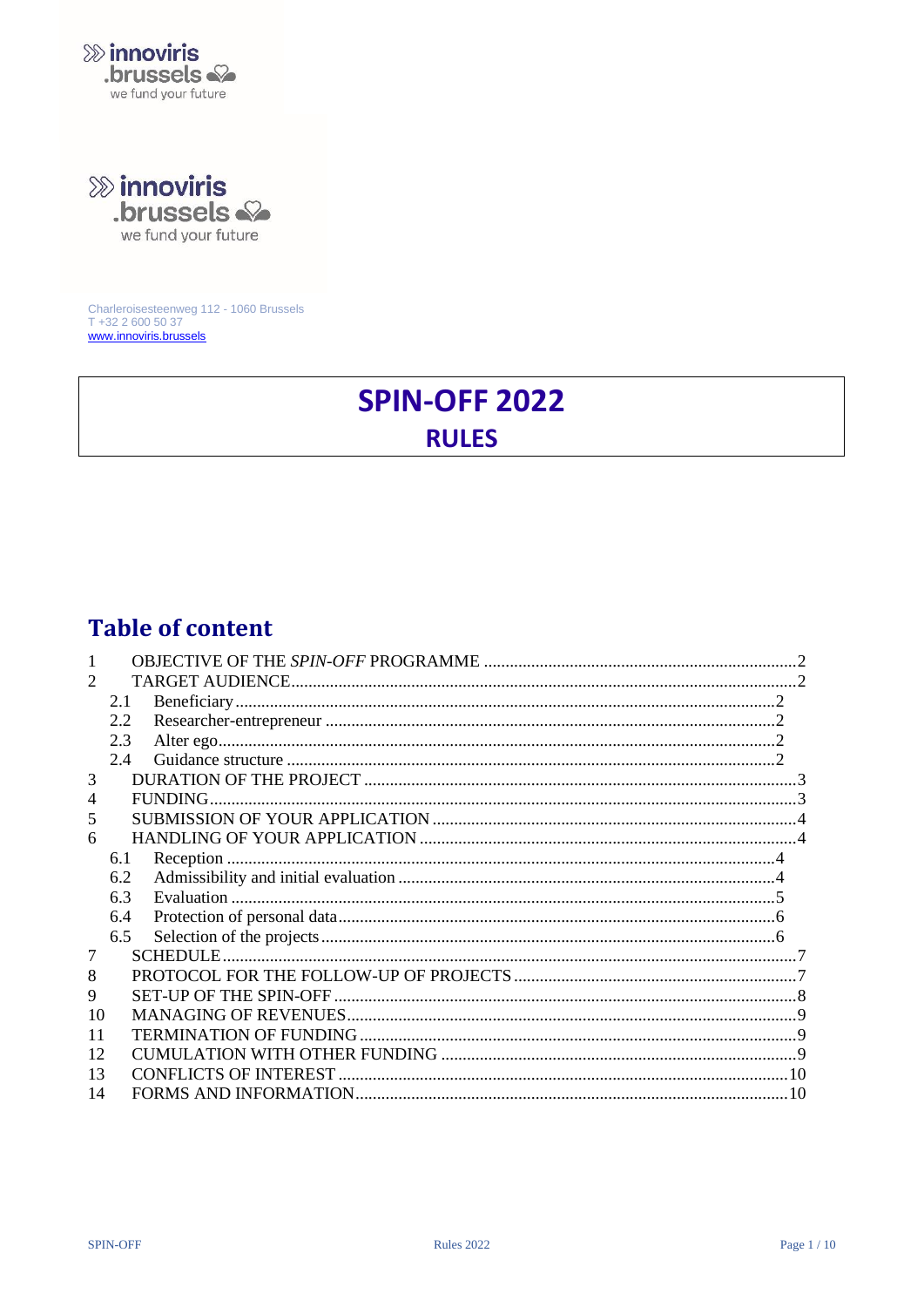

# <span id="page-1-0"></span>1 OBJECTIVE OF THE *SPIN-OFF* PROGRAMME

*The SPIN-OFF programme supports the creation of new businesses in the Brussels-Capital Region with the aim of valorising the results of scientific research.*

*The programme funds projects which:*

- *finalise an innovative product, process or service based on results obtained from previous research*
- *study the conditions for the industrial and commercial exploitation of the results obtained, with a view to creating a new economic activity in the Brussels-Capital Region.*

*There must be experimental development challenges at the start of the funded projects. The selected projects must also have a positive impact on the economy, employment and the environment of the Brussels-Capital Region.* 

#### <span id="page-1-2"></span><span id="page-1-1"></span>2 TARGET AUDIENCE

#### 2.1 Beneficiary

*The Beneficiaries of this programme are research institutions that meet the definition of point 15 ee of the Guidelines for state aid for research, development and innovation 2014/C 198/01 (universities, higher education institution, De Groote centres, etc.) and who have at least one operating office in the Brussels-Capital Region.* 

#### <span id="page-1-3"></span>2.2 Researcher-entrepreneur

*Each project is led by a researcher-entrepreneur who is in charge of the realisation of the project. This person occupies a central position in the scientific leadership and economic valorisation of the project. He/She does everything to ensure that the results of the project lead to a new undertaking.*

*The researcher-entrepreneur must hold at least a Master's degree, be able to justify similar experience or similar competencies. His/her entrepreneurial skills are as important as their scientific competencies. As such, if the SPIN-OFF grant is awarded, the research-entrepreneur will receive a specific budget for the first two years of the project that covers the costs of training in business management and entrepreneurship. If the researcher-entrepreneur has already completed such a training course, he can ask for exemption to Innoviris.*

*The researcher-entrepreneur can under no circumstances be replaced during the project and cannot follow or complete a PhD within the framework of his SPIN-OFF project.*

#### <span id="page-1-4"></span>2.3 Alter ego

*The set up of a technical-economic tandem in due time increases the project's chances of success. The alter ego is a person who has complementary competencies to those of the researcher-entrepreneur, whereby together they can form such a tandem.*

*If the alter ego is not known when the project is submitted, it is recommended that the researcherentrepreneur identifies an alter ego with business development skills (economic aspects, financing and communication strategy, etc.) as soon as possible.* 

#### <span id="page-1-5"></span>2.4 Guidance structure

*The guidance structure of the researcher-entrepreneur must be composed of a promoter, at least two "sponsors" and, if applicable, an advisor of the interface of the host institution.*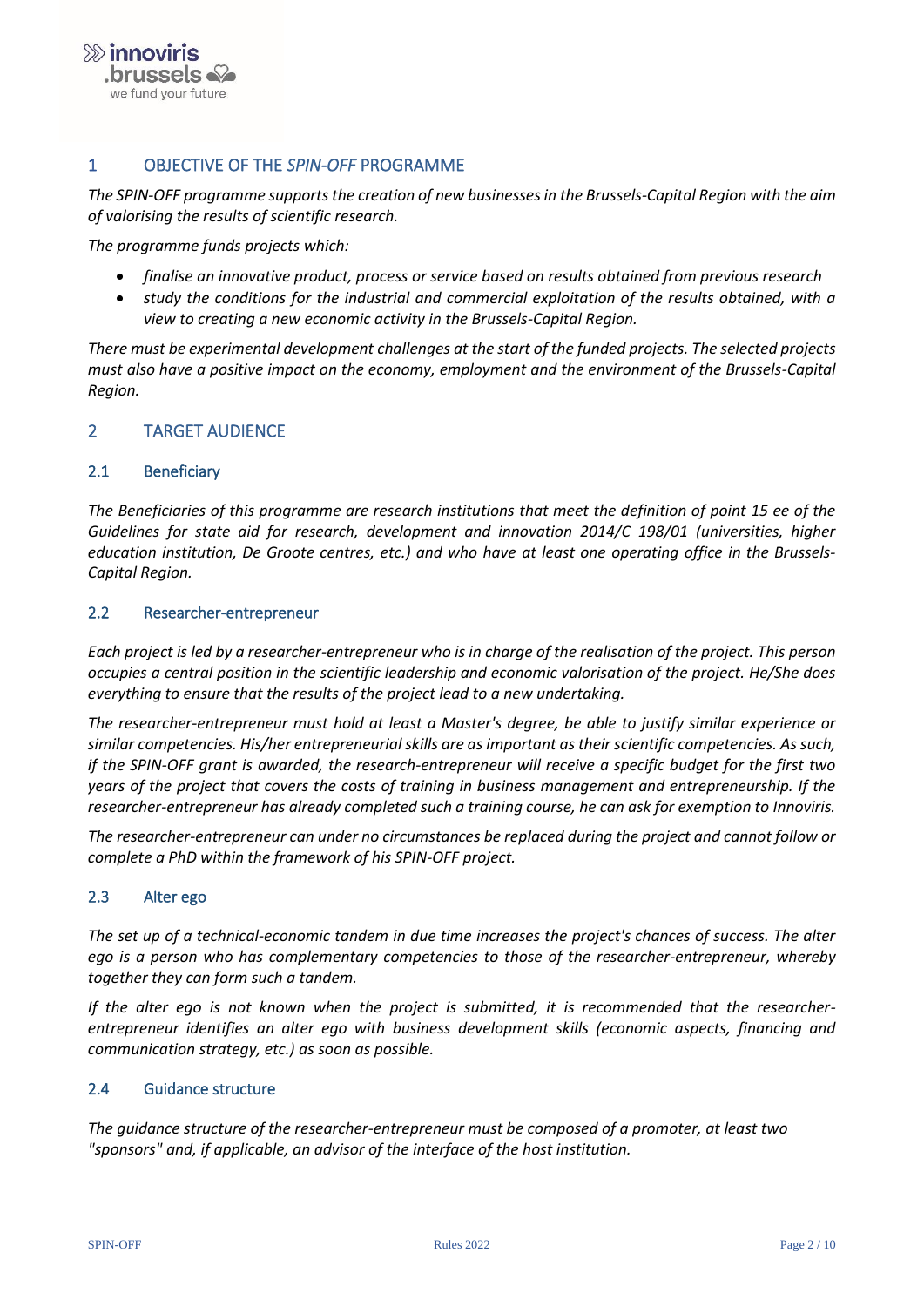#### *1. Promoter*

*The promoter is a professor or senior researcher of the host research institution. In particular, if the beneficiary is neither a university nor a higher education institution, the promoter is the institution's research manager.*

*The promoter is responsible for the scientific guidance of the project and the supervision of the researcherentrepreneur. The promoter submits the project for approval to a superior (Rector, Managing Director, person legally authorised to commit the institution), who introduces the project to Innoviris on behalf of the institution.*

#### *2. Interface*

*For the universities and higher education institutions, the involvement of the interface in the elaboration of the application is mandatory. The interface provides assistance in setting up the support and training framework and ensures that the economic objectives of the project are taken into account.*

#### *3. Sponsors*

*The researcher-entrepreneur must be surrounded by at least two "sponsors" who will guide him/her in the economic valorisation of the project. The 'sponsors' must come from the economic world (industry or incubator) or financial world (venture capital funds, business angels). One sponsor must have a good knowledge of the target market. The other sponsor must have experience in setting up or running companies; the sponsors must come from different companies or organisations.* 

*A coach who accompanies the researcher-entrepreneur within the framework of his/her business management training is not considered to be a sponsor.*

#### *4. Steering committee*

*The promoter, researcher-entrepreneur, "sponsors", and, if applicable, the advisor of the interface form a steering committee. Based on the work of the researcher-entrepreneur, the committee has to evaluate and leverage the potential of creating a company/business. The committee must meet at least twice a year at the initiative of the researcher-entrepreneur. The conclusions of these meetings must be recorded in minutes that will be added to the report to be submitted to Innoviris (see point 1.7 of these regulations).*

#### <span id="page-2-0"></span>3 DURATION OF THE PROJECT

*The funding that can be obtained through this programme will run for a period of two years. This period may be extended by one year.*

<span id="page-2-1"></span>*Exceptionally, a final period of maximum 12 months can be granted.*

#### 4 FUNDING

*The first two years cover the following costs:* 

- *The staff costs, namely 100% of the salary of the researcher-entrepreneur and, if applicable, of his/her alter ego (if this person is assigned on the payroll of the beneficiary) and any support staff necessary for the implementation of the technical objective of the project.*
- *The costs related to the technical objective of the project, namely:* 
	- *1. The cost of supplies and equipment for as long as they are used for the project;*
	- *2. Operating costs*
	- *3. The costs of contractual research, knowledge and patents purchased or licensed from external sources under the condition of full competition as well as the costs of consultancy and similar services used solely for the purposes of the project.*
	- *4. Additional operating costs (5% of staff and operating costs).*
- *General expenses (10% of staff costs and operating costs)*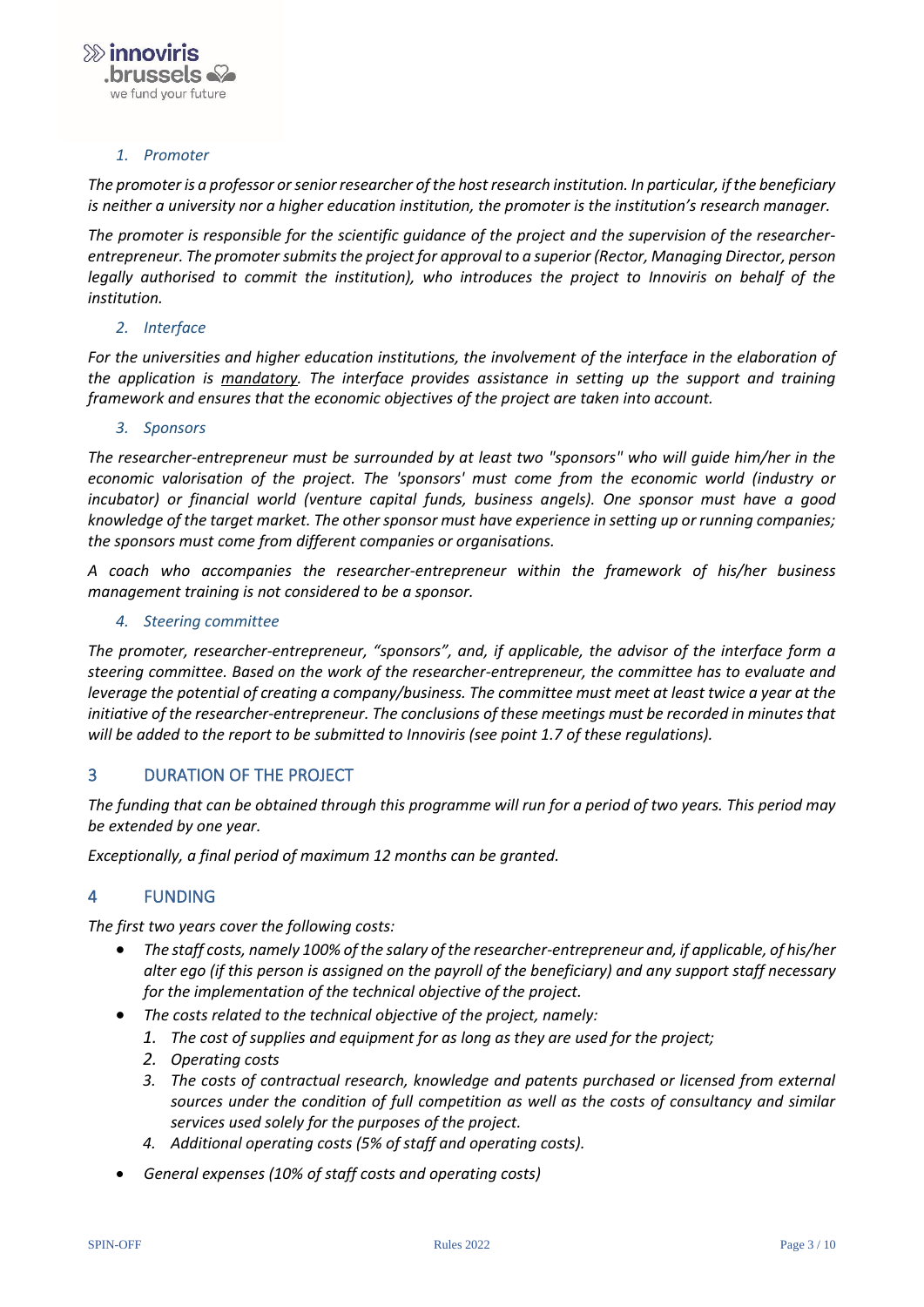$\gg$  innoviris .brussels  $\mathbb{Q}$ we fund your future.

- *A budget to support innovation and advisory services. This includes:*
	- *1. A budget that gives the entrepreneur-researcher the opportunity to follow a training course that must be aimed at business management and entrepreneurship (max. €4,000 for 2 years).*
	- *2. Costs of:* 
		- *1. Legal advice, marketing advice, financial and economic advice related to the creation of the spin-off, including the salary of the alter ego, if applicable.*
		- *2. Economic demonstrations (trade fairs, customer acquisition, certification, etc.)*
		- *3. Patenting (costs associated with acquiring, approving and defending the patent linked to the project).*

*For the third year of the project, the financial support covers the same eligible costs, except for the costs of business training courses, which will no longer be eligible.* 

*The subsidy <sup>1</sup> covers 100% of the eligible costs. All expenses must be substantiated by evidence and approved by Innoviris. A contract between the Region and the Beneficiary will specify the expenditure allowed and the payment procedures.*

# <span id="page-3-0"></span>5 SUBMISSION OF YOUR APPLICATION

*The projects must be submitted electronically via the IRISBox platform by the research institution to Innoviris, the Brussels Institute for Research and Innovation, no later than 12 noon on 21 January 2022.* 

*Projects submitted after that date will not be considered.* 

*An electronic version must also be sent to* [agrosfils@innoviris.brussels.](mailto:agrosfils@innoviris.brussels)

*Applications must be drawn up using the form available on the Innoviris website (www.innoviris.brussels) and the IRISBox platform. The form consists of 2 parts :* 

- *1. the first one including the general information related to the project that must be encoded on the IRISBox platform ;*
- *2. the second one including the description of the team, the project and the valorisation perspectives. It has to be uploaded on IRISBox in .doc or .odt format.*

*Applications must be approved by the research institution.*

Please note: the projects must be submitted to the interface of the research institution several days before the deadline for submission to Innoviris. As such, please contact this department as soon as possible in order to find out the internal deadline specific to each institution and prepare your application*.*

#### <span id="page-3-2"></span><span id="page-3-1"></span>6 HANDLING OF YOUR APPLICATION

#### 6.1 Reception

*Upon receipt of your application, Innoviris will send you an acknowledgement of receipt within 5 days of submission of the application.*

#### <span id="page-3-3"></span>6.2 Admissibility and initial evaluation

*You will then receive a letter within one month informing you of the administrative admissibility of your application.*

*<sup>1</sup> If there are extraordinary costs, Innoviris will examine the possibility of financing these on an exceptional basis. Applications for additional funding are drawn up using a form to be requested from Innoviris.*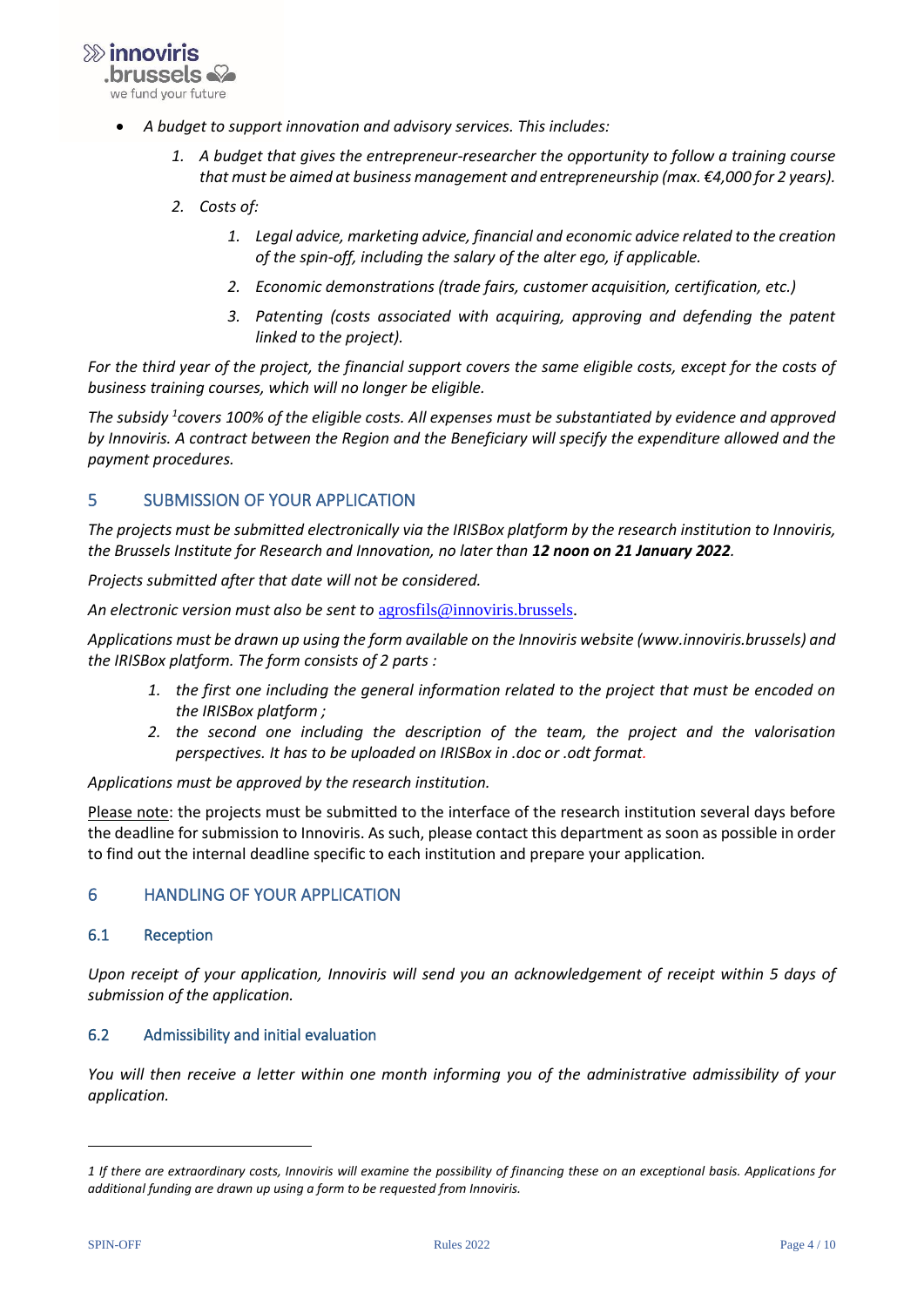

*A dossier is admissible if it is complete, and meets all the previously defined criteria, which among other include:* 

- *1. The researcher-entrepreneur must hold at least a Master's degree, be able to justify similar experience or similar competencies.*
- *2. The promoter is a professor or an senior researcher of the research institution or is the head of the organization's research department.*
- *3. The request must be submitted to Innoviris with the approval of the Rector, the Director of the higher education institution or another person with legal authority to commit the organization and no later than the expiry date of the call*
- *4. The project must aim at the valorisation of innovative scientific research results through the creation of a spin-off in the Brussels-Capital Region.*
- *5. At least 2 sponsors whose profile fits with the definition of the section 2.4/3 must be involved in the project.*
- *6. The applicant must have fulfilled all obligations imposed in the framework of possible previous granting from the Region.*
- *7. The project must not start before the support application is submitted.*

*On the basis of the content and level of detail of the application, the members of a jury must be able to assess the project according to the criteria described in §6.3.*

*When an application is re-submitted (once only), it must be sufficiently improved. If not, Innoviris won't propose it to a jury of experts.*

*Depending on the number of applications received, Innoviris will reserve the right to make a pre-selection on the basis of the application dossier alone, in accordance with the criteria described in §6.3. This step can be implemented with the help of external experts. Only projects that pass this phase can be defended in front of a jury of experts.*

# <span id="page-4-0"></span>6.3 Evaluation

*Each admissible project will be evaluated by a jury organised and chaired by Innoviris. This jury will be made up of scientific experts, an expert with a business profile and representatives of Innoviris. When submitting the application, the promoter may indicate whether there are potential conflicts of interest with certain specialists from the sector in question in Belgium or abroad.*

*Each expert will sign a confidentiality agreement before receiving a copy of the project for prior reading. The evaluation will be made based on the submitted documents and an interview by the jury. The project will be defended by the researcher-entrepreneur, in the presence of his/her promoter, the "sponsors" of the project and, if applicable, an advisor of the interface.*

*The applications will be assessed on the following criteria:* 

# *1. Innovation and scientific quality:*

- *1. The description of the state of the art and the results obtained is of high quality.*
- *2. Scientific quality of the preliminary research carried out by the applicant on which the product/process/service is based.*
- *3. The product/process/service in question involves disruptive innovation resulting from research carried out in the research institution.*
- *4. At the start of the project, there are still experimental development challenges.*

# *2. Feasibility of the project:*

- *1. A proof of concept<sup>2</sup> of the product/process/service has been obtained.*
- *2. The proposed methodology and planning are relevant to overcome the technological and*

<sup>2</sup> *"Proof of Concept": objective demonstration of the feasibility and reliability of a technology, method or idea through the short, incomplete or small-scale implementation of the technology, method or idea.*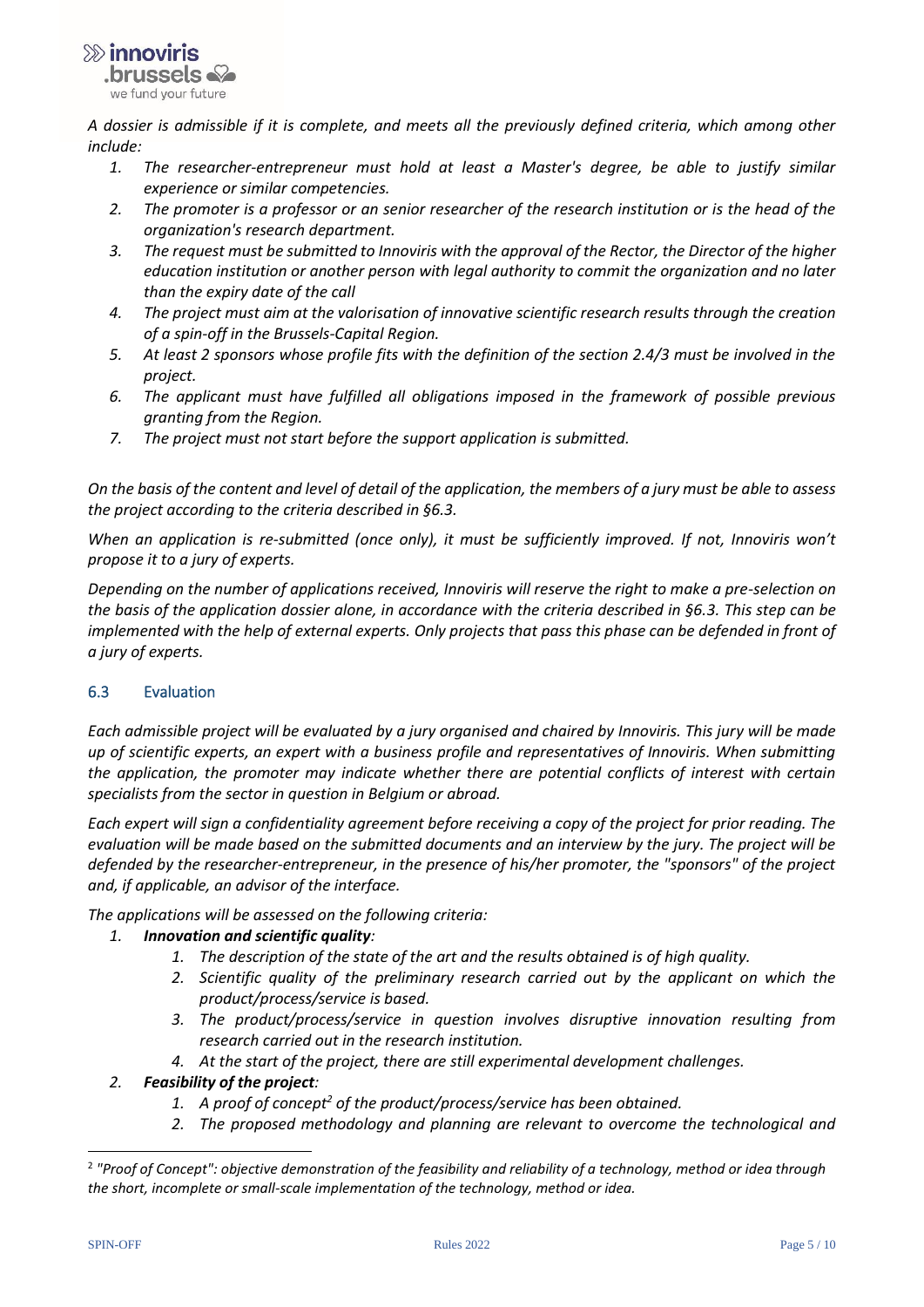

*scientific risks that exist at the start of the project.*

- *3. The business approach is relevant and consistent with the scientific approach.*
- *4. The freedom-to-operate of the product/process/service has been confirmed.*
- *5. The programme is in line with the requested resources and budget.*

#### *3. Competencies of the researcher:*

- *1. The candidate has the entrepreneurial spirit and motivation to carry out all the tasks required to set up the spin-off.*
- *2. The candidate has the scientific and technical expertise needed to achieve the technical objective of the project.*

#### *4. Guidance of the researcher:*

- *1. The research environment is of high quality and the promoter has the technical skills to ensure that the technical objective is achieved.*
- *2. The sponsors' profiles are suitable.*
- *3. The sponsors and the interface are clearly involved.*
- *4. The level of involvement and the mission of the alter ego make it possible to form a suitable technical and economic tandem.*

#### *5. Economic potential:*

- *1. The product/process/service clearly responds to an unmet need of the market and distinguishes itself from competing alternatives.*
- *2. The planned valorisation strategy will lead to sustainable benefits for the Brussels-Capital Region in terms of value and employment (size of target market, number of jobs envisaged, activities in the BCR, relocatable or not, etc.).*

# *6. Other possible effects of valorisation*

*1. What will be the impact of the creation of the spin-off and marketing of the envisaged product/process/service on the citizen, the environment or the regional ecosystem (partnerships, expertise, strategic areas of activity, ...)?*

# <span id="page-5-0"></span>6.4 Protection of personal data

*The personal data collected by Innoviris, the data controller, by means of this form is used to process your funding application (which involves analysis and evaluation by Innoviris or even external experts). Their processing is necessary to comply with a legal obligation to which the data controller is subject (i.e. the l'ordonnance à finalité non-économique<sup>3</sup> and its arrêté d'exécution<sup>4</sup> ) and to perform a task in the public interest or in the exercise of the public authority vested in the data controller.*

*No data is shared with third parties without the prior consent of the person concerned or unless a legal obligation obliges Innoviris to do so. Innoviris makes every effort to ensure the confidentiality and security of the data processed. The retention time shall be that necessary to accomplish the purposes of the processing concerned. If you have any questions or wish to exercise your rights under Articles 15 to 22 of the GDPR, please contact dpo@innoviris.brussels or visit our "privacy" webpage.*

#### <span id="page-5-1"></span>6.5 Selection of the projects

*The projects are selected by the Government of the Brussels-Capital Region on the basis of the results of the jury's evaluation.*

<sup>3</sup> *Ordonnance du 27 juillet 2017 visant à promouvoir la recherche, le développement et l'innovation par l'octroi d'aides à finalité non économique en faveur des organisations non marchandes, des organismes de recherche et des entreprises.*

<sup>4</sup> *Arrêté du Gouvernement de la Région de Bruxelles-Capitale du 21 février 2019 portant exécution de l'ordonnance du 27 juillet 2017 visant à promouvoir la recherche, le développement et l'innovation par l'octroi d'aides à finalité nonéconomique en faveur des organisations non-marchandes, des organismes de recherche et des entreprises, notamment son article 2 §1er .*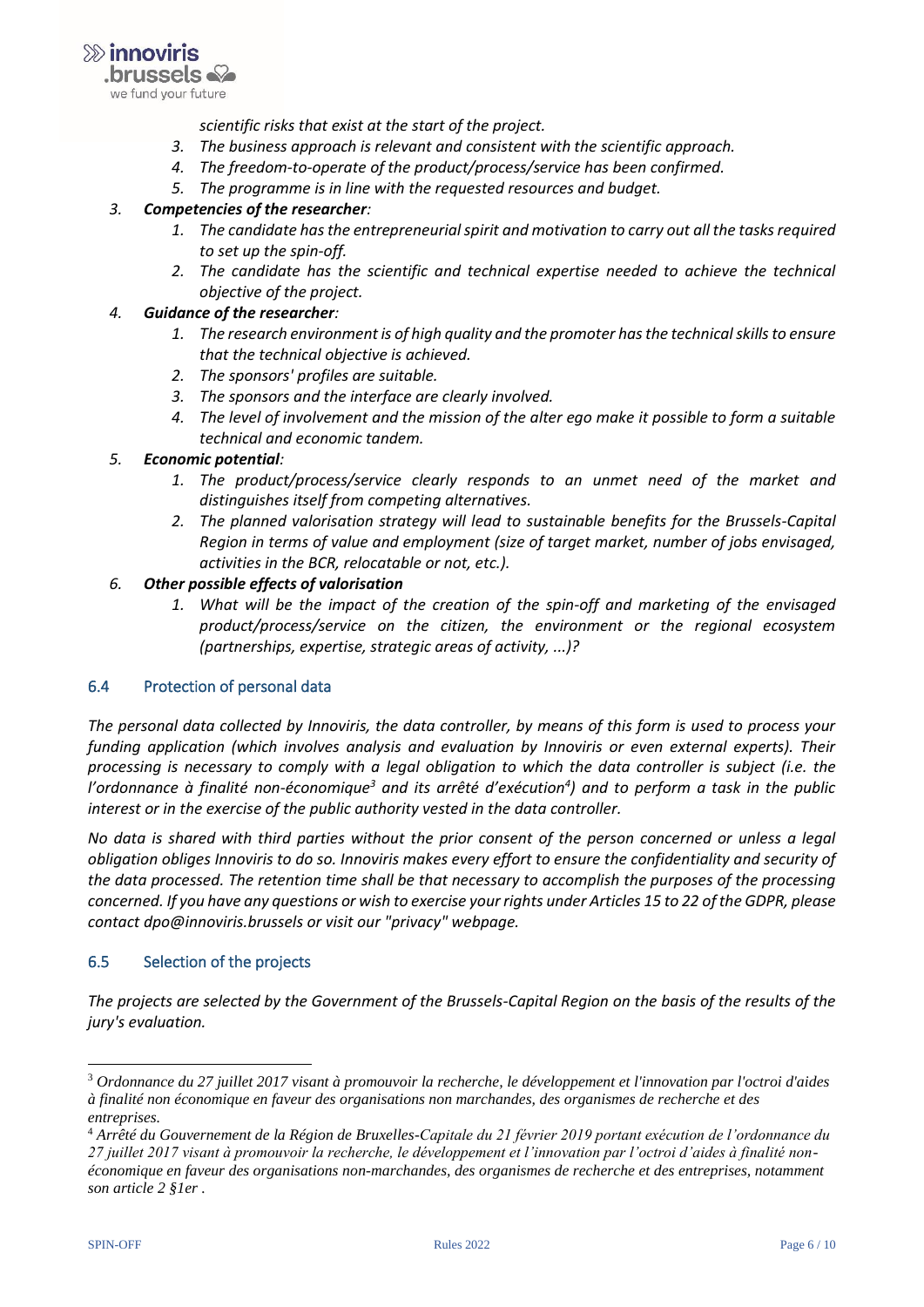

# <span id="page-6-0"></span>7 SCHEDULE

- *Submission of projects with Innoviris (21 January 2022 - 12.00am)*
- *Evaluation by "ad hoc" juries (March-April-May 2022)*
- *Award decision by the Government (July-September 2022)*
- *The project will start between 1 October 2022 and 1 January 2023.*

# <span id="page-6-1"></span>8 PROTOCOL FOR THE FOLLOW-UP OF PROJECTS

*The promoter s responsible for managing the project follow-up protocol. Compliance with the protocol is necessary for the good progress of the project.* 

*The researcher-entrepreneur must do his/her best to ensure that the technology is transferred to the spin-off.* 

*The steering committee shall meet at least 2 times a year on the initiative of the researcher-entrepreneur to evaluate the progress of the project and the perspectives for setting up the spin-off.*

*1. After 6 months*

*At the end of the first semester, the researcher-entrepreneur and the promoter must submit an electronic copy of an intermediate report presenting the business developments over the previous six months.* 

*You can find an example of this report on the website of Innoviris. The report consists of* 

- *a few-pages summary of the most important events and business developments of the past semester and their influence on technical developments;*
- *a table, elaborated with the interface, with the answers to specific questions asked to allow the results achieved on the business plan to be evaluated. The answers to these questions are seen as the milestones of your project. They are not to be answered theoretically and prospectively, but need concrete and validated answers. Innoviris will evaluate the report. Should the milestones not be achieved, a meeting will be organised between the team, the interface and Innoviris in order to understand the reasons for the delays and to discuss the continuation of the funding.*
- *2. After 12 months*

*At the end of the first year, the researcher-entrepreneur and his/her promoter must submit the following documents to Innoviris, in one paper copy, recto verso, and one electronic copy:*

- *a detailed scientific report on the implementation of the project, the results obtained during the previous 12 months and, where appropriate, any deviations from the initial programme*
- *a detailed report on the economic progress, including an assessment of the economic potential of the project*
- *the minutes of the meetings of the steering committee*
- *the adjustments to the programme for the second year of the project*

*The progress of the project will be presented to a follow-up committee, to evaluate the good progress and the correct use of the grant by the research team. The promoter, researcher-entrepreneur, the sponsors and , if applicable, the interface will be invited by this committee.*

#### *3. After 18 months*

*At the end of the third semester, the researcher-entrepreneur and the promoter must submit an electronic copy of the report presenting the business developments over the previous six months.*

*You can find an example of this report on the website of Innoviris. This document is identical in form to the report to be submitted after 6 months.*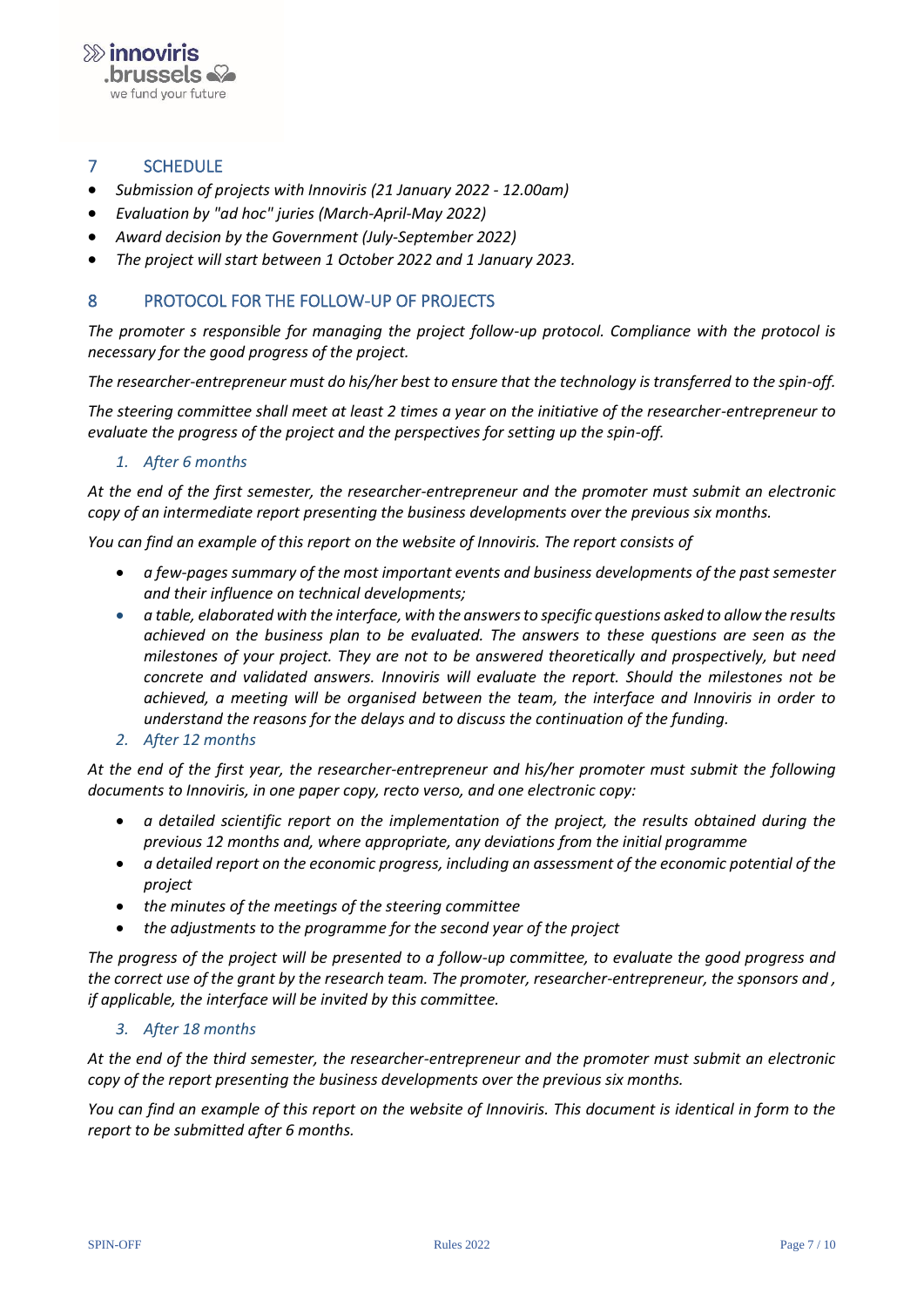$b$ russels we fund your future.

 $\gg$  innoviris

*Innoviris will evaluate the report. If the milestones are not reached, a meeting will be organised between the team, the inteface and Innoviris to find out why they have not been reached and to determine whether the funding can be continued.*

#### *4. After 20 months*

*At the request of Innoviris, the researcher-entrepreneur will indicate whether he/she intends to submit a renewal application for a third year.*

#### *5. After 22 months*

*If the researcher-entrepreneur has indicated that he/she wish to submit a renewal application, he/she must provide Innoviris with the renewal application form, in two paper copies, recto verso, and one electronic version, including:*

- *a detailed scientific report on the implementation of the project after 22 months with, where appropriate, justification of any deviations from the initial programme*
- *a summary of all the obtained results*
- *a detailed report on the economic progress (including a business plan and a financial plan)*
- *minutes of the meetings of the steering committee*
- *a certificate of the business training plan*
- *the detailed programme, planning and budget for the third year of the project*

*A jury of experts will evaluate the results and the future programme. Together with the experts, Innoviris will write a document describing the jury's position on the renewal of the project. This document will also contain recommendations in order to increase the project's chances of success. Innoviris will provide the researcherentrepreneur with this document.* 

*If the project continues, the financial support may be extended for a maximum of one year.*

#### *6. After 24 months*

*If the researcher-entrepreneur and his/her team have not submitted a renewal application, the researcherentrepreneur and his/her promoter must provide Innoviris with the following documents, in two paper copies, recto verso, and an electronic version:* 

- *a detailed scientific report on the implementation of the project during the last 12 months with, where appropriate, justification of any deviations from the initial programme*
- *a summary of all the results*
- *a detailed report on the economic progress observed during the previous year (including a business plan and a financial plan)*
- *minutes of the meetings of the guidance committee*
- *a certificate of the training plan*

*The final report is evaluated by the follow-up committee, organised by Innoviris.*

*Exceptionally, a final period of maximum 12 months could be requested. This request would be evaluated by a jury of ad hoc experts who would give its opinion on the case and the budget to be allocated.* 

# <span id="page-7-0"></span>9 SET-UP OF THE SPIN-OFF

*The aim of the SPIN-OFF programme is to support projects that lead to the creation of new businesses in the Brussels-Capital Region. As such, SPIN-OFF funding stops when the spin-off is set up.* 

*However, the spin-off and the SPIN-OFF project can run in parallel* 

- *1. if the economic activities are operated by the Beneficiary or;*
- *2. if the first fundraising round needed for starting the economic activities of the Spin-off has not yet been finalised.*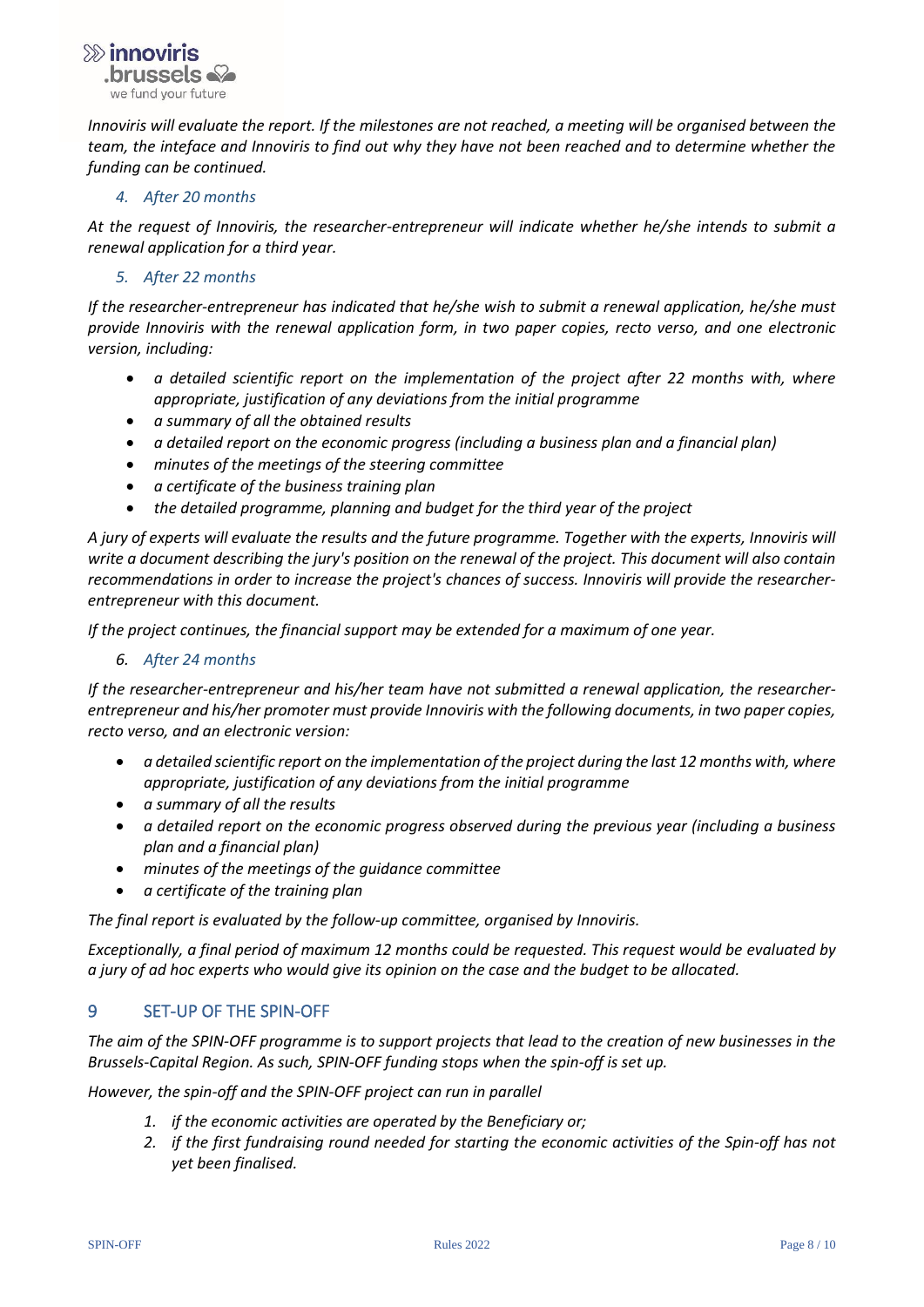

*When the economic activities of the spin-off have started or the fundraising has been completed, the funding of the SPIN-OFF project will stop. The new company can continue to develop the product, prototype or service within the framework of an experimental development project financed by Innoviris.* 

*The researcher-entrepreneur must immediately inform Innoviris of any activity linked to the set-up of the spinoff.*

# <span id="page-8-0"></span>10 MANAGING OF REVENUES

*If an economic activity is operated by the Beneficiary within the framework of the Project, the revenues must be immediately notified to Innoviris, which will verify the nature of these revenues, and may:*

- *a) allow the reinvestment of this revenue in the project*
- *b) discontinue funding prematurely.*

*If Innoviris allows the reinvestment of these revenues, expenses can be made as regards the following items:* 

- *Staff costs (alter ego, additional technical support staff)*
- *The cost of supplies and equipment for the period that they were used for the project*
- *Operating costs*
- *The costs for contractual research, knowledge and patents purchased or licensed from external sources under the condition of full competition as well as the costs of consultancy and similar services used solely for the purposes of the project.*
- *Legal advice, marketing advice, financial and economic advice related to the creation of the spin-off, including the salary of the alter ego, if applicable.*
- *The costs of economic demonstration (fairs, exhibitions, customer acquisition and certification, etc.).*
- *Patents (assistance in writing the patent, filing costs, etc.)*
- *The costs associated with taking an additional economic training course.*

*The Beneficiary makes a sworn declaration that the revenues will be used to incur authorised expenses which are not yet the subject of the awarded grant. All evidence of the expenses incurred with the recorded income may be requested and analysed by Innoviris. Innoviris reserves the right to reduce the grant by the revenues not used in accordance with the regulations set out in this chapter.* 

<span id="page-8-1"></span>*The research institution can include a maximum of 15% of the revenues in the general expenses.* 

# 11 TERMINATION OF FUNDING

*In addition to the situations referred to in point 8, the following circumstances may lead to the termination of funding:* 

- *the premature discontinuation of the project*
- *the premature departure of the researcher-entrepreneur*
- *non-compliance with the regulations for the follow-up of the project, which were explained in §7;*
- *non-valorisation of the project results in favour of the economy, employment and the environment of the Brussels-Capital Region.*

#### <span id="page-8-2"></span>12 CUMULATION WITH OTHER FUNDING

*The SPIN-OFF project cannot be financed by other Belgian, foreign or international institutions for the same authorised expenses.* 

*The researcher-entrepreneur must immediately inform Innoviris of any application for funding or support received from other institutions within the framework of the project for the benefit of the Beneficiary or the spin-off.*